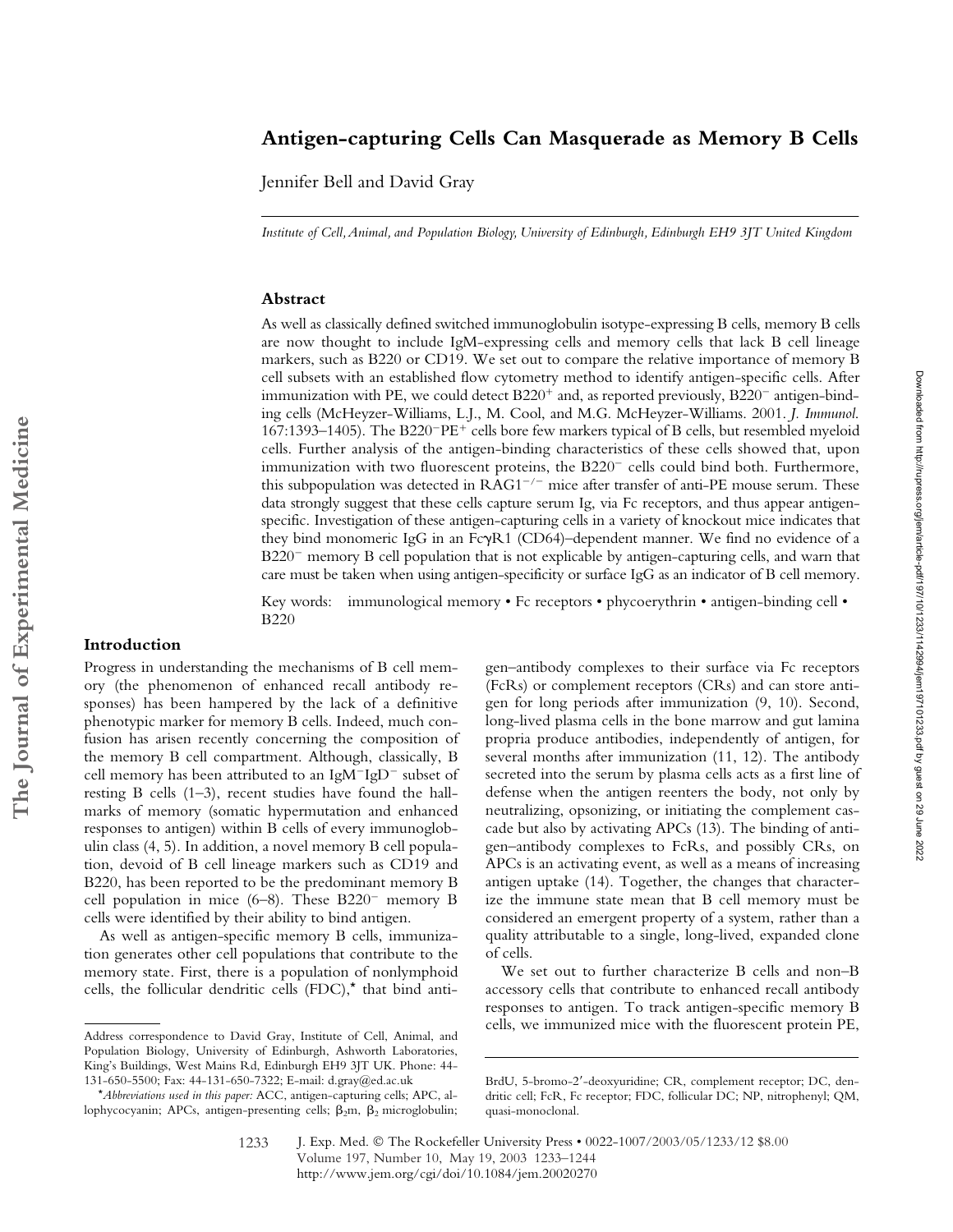a method developed by Hayakawa and coworkers (15) and used by the Rajewsky lab to study memory B cells (1, 16). In mice and rats, immunization with haptens, such as nitrophenyl (NP), or with fluorescent moieties, such as FITC or PE, can be used to detect antigen-specific B cells by FACS®, immunofluorescence, or immunohistochemistry. However, the interpretation of this type of data requires awareness that not all antigen-binding cells are memory B cells. For example, cells that enter the plasma cell differentiation pathway may still bind antigen until the terminal stages of differentiation, although they begin to lose a number of B cell lineage markers; e.g., B220, CD19, and MHC class II (17). Also, FDC and other cells expressing FcR or CR bind immune complexes in vivo that are readily detectable when antigen is added ex vivo for FACS® analysis (18).

After immunization with PE, we identified two populations of PE-binding cells based on B220 staining: B220 and  $B220^-$  cells. Despite extensive investigations, we could find no evidence that the  $B220^-$  cells were memory B cells. This paper provides strong evidence that the B cell lineage–negative memory cell described by others might in fact be an unusual myeloid lineage cell (6–8). By absorbing serum IgG in an Fc $\gamma$ R1 (CD64)–dependent manner, these cells appear antigen-specific upon analysis, and might regulate aspects of B cell memory.

#### **Materials and Methods**

**The Journal of Experimental Medicine**

The Journal of Experimental Medicine

*Animals.* All mice were maintained under specific pathogenfree conditions. C57BL/6, RAG1<sup>-/-</sup>,  $\beta_2$  microglobulin ( $\beta_2$ m)<sup>-/-</sup>, FcR  $\gamma$  chain<sup>-/-</sup> (19), and quasi-monoclonal (QM) mice were bred and maintained in the Science Faculty Animal Facility of the University of Edinburgh.  $RAG1^{-/-}$  mice were bred and maintained in isolators. C1q<sup>-/-</sup> (20), Fc $\gamma$ RIII<sup>-/-</sup> (21), and FcR  $\gamma$ chain<sup>-/-</sup> (19) mice were provided by Dr. M. Botto (Imperial College School of Medicine, London, UK). QM mice (22) were donated by Dr. P. Lane (University of Birmingham, Birmingham, UK) with the permission of Dr. M. Wabl (University of California, San Francisco, San Francisco, CA).  $\beta_2 m^{-/-}$  mice were provided by Prof. R. Maizels (Institute of Cell, Animal, and Population Biology, University of Edinburgh, Edinburgh, UK). Animals were aged 6–10 wk when immunized and were sex- and age-matched as closely as possible.

*Antigens.* R-PE and allophycocyanin (APC) were both obtained from Prozyme. PE and BSA (Sigma-Aldrich) were coupled to NP by reacting with 40 or 200  $\mu$ g, respectively, of NP-O-suc (Biosearch Technologies Inc.) in dimethyl formamide (Sigma-Aldrich), in 0.2 M carbonate/bicarbonate buffered to pH 9. In each case, hapten conjugates were dialyzed against PBS to remove free hapten.

Immunizations. 50- or 100-µg soluble PE or APC was injected intraperitoneally in 200 ul PBS plus 10<sup>9</sup> killed *Bordetella pertussis* (Calbiochem). Boost doses were as primary challenge, either with or without *B. pertussis*.

*Cell Preparations.* Single cell suspensions of spleen were prepared in HANKS-buffered saline (Sigma-Aldrich) plus 5% FCS by pressing through nylon gauze. Red blood cells were removed by hypotonic lysis.  $100-200$   $\mu$ l of peripheral blood was collected from mice tails into heparinized tubes, diluted in PBS, and centrifuged over Lympholyte-M (Cedarlane Laboratories) to remove red blood cells. Bone marrow cells were flushed from both femurs with HANKS buffer.

*Intravenous Transfer of Anti-PE Serum.* C57BL/6 mice immunized with PE,  $\sim$ 8 wk, earlier were boosted with 50  $\mu$ g PE, bled 7 d later, and the serum was collected. Recipient C57BL/6 or  $RAG1^{-/-}$  mice were injected intravenously with 200  $\mu$ l of serum and another 200  $\mu$ l after 24 h and killed 18 h later.

*Flow Cytometry Analysis.* To detect NP, PE, or APC-binding cells, up to  $10^6$  cells were stained in 100  $\mu$ l FACS® buffer (PBS + 1% newborn calf serum), with 2.5  $\mu$ g/ml NP-PE, 2.5  $\mu$ g/ml PE, or 10  $\mu$ g/ml APC, 15 min on ice, and washed immediately in FACS® buffer. The following mAbs were purchased from BD Biosciences: anti-B220/RA3-6B2-FITC, PE, PerCP; anti– CD21/CD35/7G6-FITC; anti–CD138/281-2-biotin; anti– CD43/S7-biotin and anti–CD11c/N418-FITC; anti-CD1/1B1 biotin. F480-FITC and anti–CD11b/M1/70-FITC were purchased from Sigma-Aldrich. 33ID and DEC-205 were provided by Dr. S. Howie (University of Edinburgh, Edinburgh, UK). Polyclonal goat anti–mouse IgM-biotin and IgG-FITC were purchased from Southern Biotechnology Associates, Inc. Anti-CD45-FITC was the gift of Dr. V. Tybulevich (National Institute for Medical Research, London, UK). Anti–CD4/ GK1.5-FITC, anti–CD8/53.6.72-biotin, anti–MHC class II/ M5114-biotin, anti–MHC class I/M1/42-biotin, anti–Id(QM)/ R2.248-biotin, and anti–CD40/FGK-45 were produced in house (protein G purification from tissue culture supernatants). Purified antibodies were conjugated to biotin by reacting with 75 µg succinimidyl-6-(biotinamido) hexanoate (EZ-Link™ NHS-LC-Biotin; Pierce Chemical Co.) according to manufacturer's instructions. Secondary reagents used are as follows: streptavidin-PE (Calbiochem), streptavidin-FITC (Sigma-Aldrich), streptavidincy5 (Amersham Biosciences), and mouse (Fab) anti–rat IgG-FITC (Jackson ImmunoResearch Laboratories). Cells were incubated with primary reagents in FACS® buffer for 20 min on ice, washed three times, and, where required, incubated with secondary reagents for 20 min on ice. Cells were resuspended in PBS for flow cytometry analysis on a FACScalibur™ (Becton Dickinson). Where necessary, dead cells were excluded by adding 7-aminoactinomycin D to 1  $\mu$ g/ml (Sigma-Aldrich) 60 s before analysis.

*BrdU-labeling Assay.* Mice were given 0.8 mg/ml 5-bromo-2-deoxyuridine (BrdU; Sigma-Aldrich) in their drinking water for 4 d and killed. The BrdU drinking water was made fresh each day and protected from the light. Splenocytes and bone marrow were harvested and single cell suspensions were made. 106 cells were stained with PE as for FACS®, washed in PBS, and resuspended in 0.5 ml 0.15 M NaCl. While gently vortexing, 1.2 ml of ice-cold 95% ethanol was added, cells were washed in PBS, and resuspended in 1 ml 1% paraformaldehyde/0.01% Tween 20 for 20–30 min at room temperature. Cells were centrifuged and resuspended in DNase I (Sigma-Aldrich) solution (50 U/ml DNase I and 4.2 mM  $MgCl<sub>2</sub>/0.15$  M NaCl, pH 5) for 10 min at room temperature, washed in PBS, and resuspended in  $10$   $\mu$ l anti–BrdU-FITC (BD Biosciences) for 30 min at room temperature. Cells were washed in PBS before being analyzed by FACS®.

## **Results**

*A Novel B220 Antigen-binding Compartment.* C57BL/6 mice were immunized intraperitoneally with PE, using as an adjuvant heat-killed *B. pertussis*, which enhances both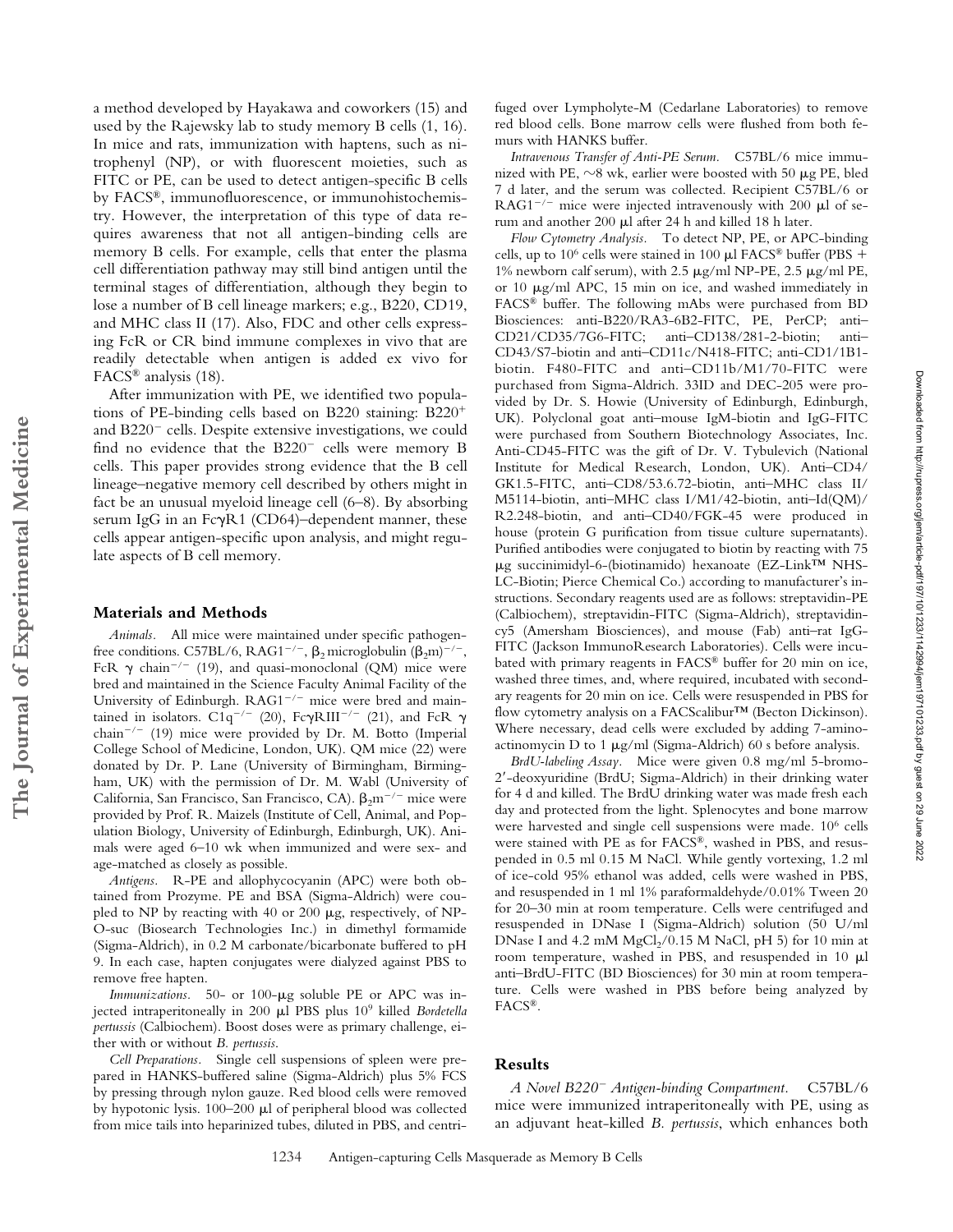

antigen-binding cells. (A) Spleen and bone marrow cells from an unimmunized mouse and a PEimmunized mouse, day 14, were stained for PE-binding activity and B220 expression. Plots are gated on live white cells. In each case, bone marrow and spleen are from the same mouse. Percentages of B220+PE+ and B220<sup>-</sup>PE populations (box gates) of total white cells are shown above each gate. There is minimal background PE staining in the unimmunized mouse. Results shown are representative of at least 20 mice analyzed during this work. (B) B220<sup>+</sup>PE<sup>+</sup> and B220<sup>-</sup>PE<sup>+</sup> cells were backgated to show their forward scatter (FSC), x axis, and side scatter (SSC), y axis. Both plots are from the same mouse and are representative of at least five mice. (C) B220<sup>-</sup>PE<sup>+</sup> cells were FACS®-sorted from the bone marrow of PE-immunized mice. Cytospins of these sorted cells (top and middle) and of whole bone marrow (bottom) were

stained with hematoxylin and eosin. B220<sup>-</sup>PE<sup>+</sup> cells are most similar in size and morphology to monocytes; they are unlike lymphocytes (L), or PMNs (N). All three panels are shown at the same magnification using  $100 \times$  objective.



1235 Bell et al.

IgG1 and IgG2a antibody responses (23). 2 wk after immunization, the spleen, where the primary response initiates after intraperitoneal immunization, and bone marrow were removed. We were interested in bone marrow because this is the major site of antibody production during the memory phase of the response. Cell suspensions were stained with PE and for the B cell differentiation marker B220, and analyzed by flow cytometry (Fig. 1 A). Background PE staining in unimmunized mice is minimal in the B220<sup>-</sup> compartment  $(0.00-0.02%)$  with more variable levels on the  $B220<sup>+</sup>$  compartment (0.01–0.08%). As described previously (1, 15), a population of B220<sup>+</sup> PE-binding cells is clearly visible in the spleen at the day-14 time point (0.54% of total spleen). At this early time point, these are probably mostly PE-specific, affinity-matured, germinal center B cells, although there will also be some memory cells and plasma cells in the spleen. We also detected a distinct second population of PE-binding cells in the spleen, which were  $B220^-$  (0.25%). In previous PE immunization studies (1), these cells were not described, presumably because they did not gate on B220 or CD19. In the bone marrow, there is also a  $B220^-PE^+$  population

**Figure 2.** Maintenance of PE-binding cell populations over time. At various times after PE immunization, up to 180 d, the percentages of B220<sup>+</sup>PE<sup>+</sup> cells in the spleen and B220<sup>-</sup>PE<sup>+</sup> cells in the spleen and bone marrow were measured by FACS® (as in Fig. 1 A). Each point plotted represents a single mouse.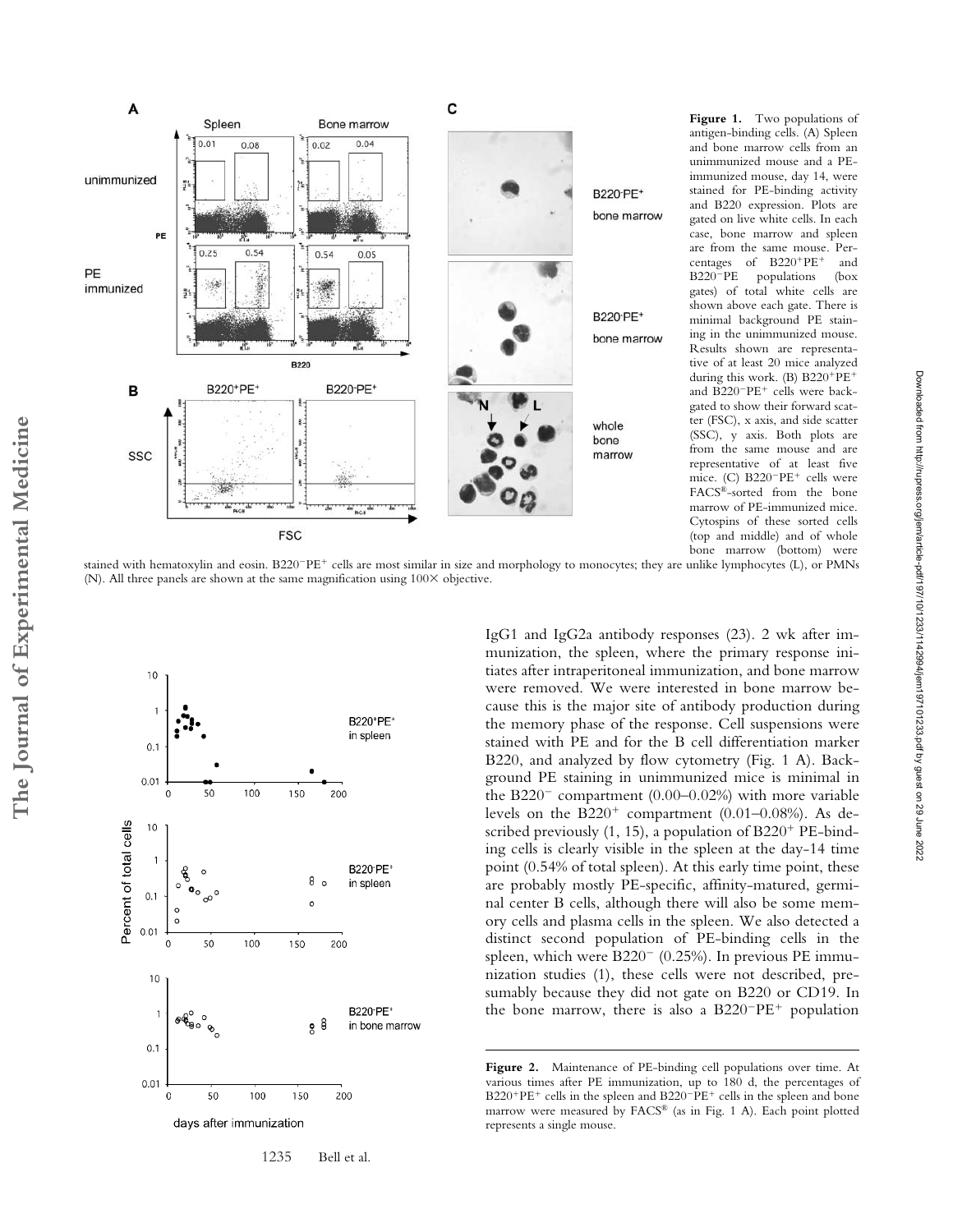(0.54% of total white cells), which is the major PE-binding cell type at this site. We could also identify these B220<sup>-</sup>PE<sup>+</sup> cells in the peripheral blood after immunization (unpublished data).

*Antigen-binding Capacity, Light-scatter, and Morphological* Properties. Fig. 1 A shows that  $B220<sup>+</sup>$  and  $B220<sup>-</sup>$  PEbinding populations differ in their antigen binding capacity. The splenic B220<sup>+</sup> compartment appears heterogeneous in

this respect, with a wide range of PE staining intensities. This would be expected of an oligoclonal B cell population at different stages of activation, which would have variable avidity for antigen. By comparison, the PE+B220<sup>-</sup> compartment in the spleen and bone marrow is very homogenous, the range of PE staining intensities is narrow and of intermediate level (Fig. 1 A). Although in individual mice we found that the PE staining intensity of  $B220^-$  cells is al-

> Figure 3. Surface phenotype of B220<sup>-</sup> and B220<sup>+</sup> antigen-binding cells in spleen and bone marrow. Three-color FACS® analysis was used to assess the expression of various markers on B220<sup>-</sup>PE<sup>+</sup> cells and B220<sup>+</sup>PE<sup>+</sup> from PE-immunized mice 2-5 wk after primary immunization. Cell populations were stained and gated as in Fig. 1 A. Panels show staining for the indicated marker of the gated population. Expression on the gated population is shown in bold (solid line) against that of either the whole spleen or bone marrow (dotted line). In the two bottom panels (MHC class I and CD1), the staining of the  $B220^-PE^+$  populations (grayshaded profile) versus whole spleen or bone marrow cells (solid line) is shown. In each panel, the spleen and bone marrow stainings are from the same mouse. Profiles are representative of at least three mice analyzed.



<sup>1236</sup> Antigen-capturing Cells Masquerade as Memory B Cells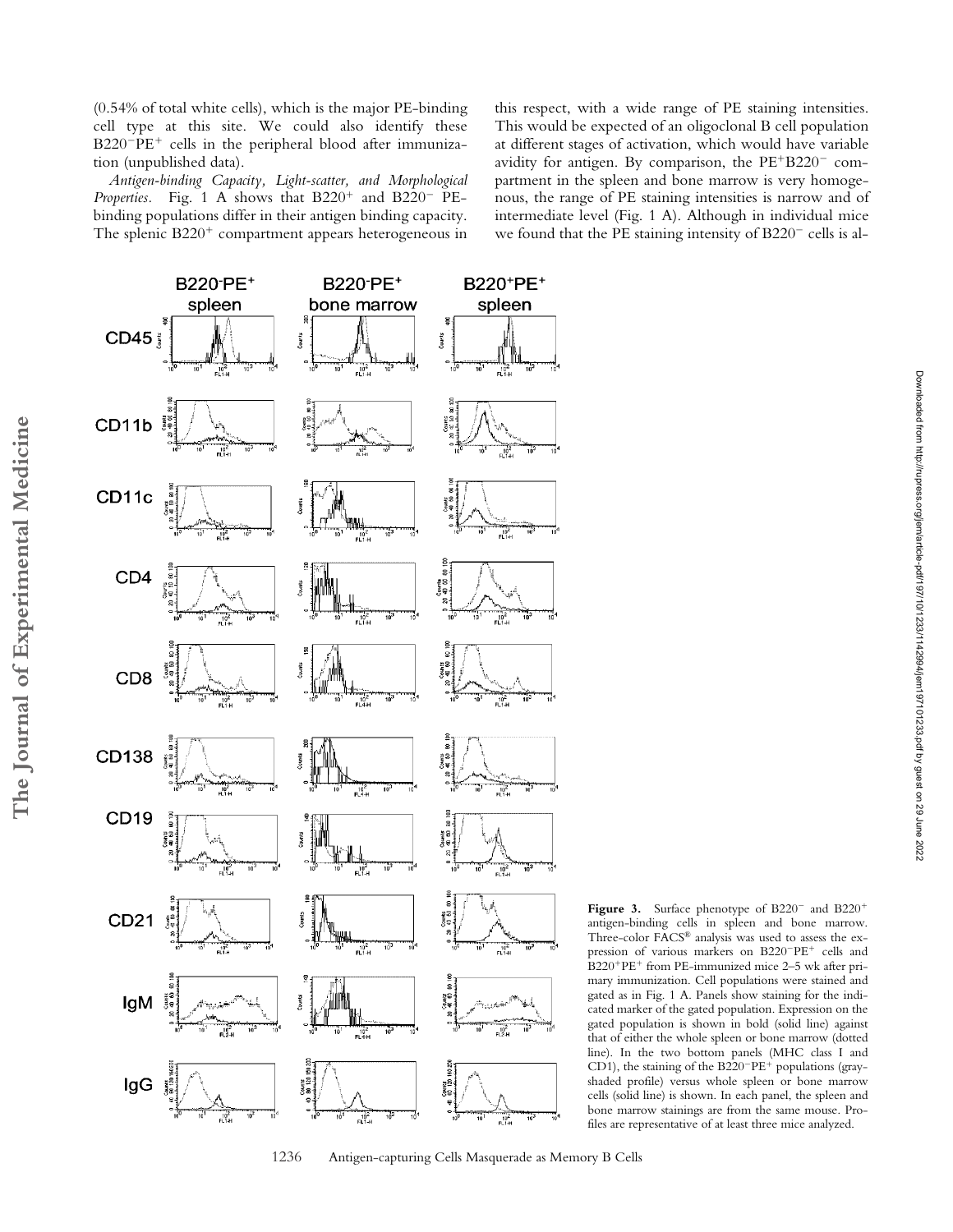ways within a narrow range, between mice this range often varied greatly, by as much as a log (unpublished data).

Fig. 1 B shows that B220<sup>+</sup>PE<sup>+</sup> cells from the spleen fall within the normal lymphocyte forward scatter/side scatter gate, as expected of B cells, whereas B220<sup>-</sup>PE<sup>+</sup> cells have higher side scatter (SSC). This indicates that these cells are more granular than normal lymphocytes. As the normal lymphocyte gate excludes the  $B220^-$  antigen-binding cells, this may explain why these cells have not been described in the original flow cytometry studies of antigen-specific B cells (1). Cytospins of FACS®-sorted B220<sup>-</sup>PE<sup>+</sup> bone marrow cells were stained with hemotoxylin and eosin dyes. Fig. 1 C shows that B220<sup>-</sup>PE<sup>+</sup> cells are mononuclear and larger than lymphocytes. Their cytoplasm is slightly granular and the nucleus often appears indented, which is characteristic of monocytes. These cells do not resemble classical lymphocytes or granulocytes; overall, their morphology is best described as monocytic. When cytospins were stained for  $\alpha$ -naphthyl acetate esterase, only a minority ( $\sim$ 10%) of the cells were positive (unpublished data), however, not all macrophage populations are positive for this enzyme.

*B220 Antigen-binding Cells Are Maintained for Long Peri*ods. The frequencies of both B220<sup>-</sup> and B220<sup>+</sup> antigenbinding cell types were measured at several time points after immunization. In the spleen, B220<sup>+</sup>PE<sup>+</sup> cells peak in frequency at around 3 wk and decline rapidly thereafter. By 8 wk, they were undetectable above background in the B220<sup>+</sup> population (Fig. 2). B220<sup>-</sup>PE<sup>+</sup> cells also reached their maximal frequency at  $\sim$ 3 wk, but their numbers fell only slightly and they stabilized at an average of 0.4% in the spleen and 0.6% in the bone marrow. These frequencies were maintained in the spleen and

**The Journal of Experimental Medicine**

The Journal of Experimental Medicine

bone marrow for at least 6 mo after immunization (Fig. 2). That this novel cell population is maintained long into the quiescent memory phase, and is found in the major sites of recall and long-lived antibody responses (the spleen and the bone marrow, respectively), indicated that it might be involved in B cell memory.

*B220 Antigen-binding Cells Are IgG*- *but Lack Other B Lineage Markers.* Phenotypic analysis by FACS® showed that B220<sup>-</sup>PE<sup>+</sup> cells have IgG antibodies on their surface but lack IgM (Fig. 3). In addition, they lacked expression of the B cell coreceptors CD19 and CD21, whereas B220<sup>+</sup> PE<sup>+</sup> cells in the spleen expressed both these receptors. Plasma cells are also known to down-regulate these receptors, however, the  $B220^-PE^+$  cells did not express the plasma cell marker syndecan-1 (CD138). In addition, they were negative for expression of the T cell lineage markers CD4 and CD8. However, they were found to express low to intermediate levels of the integrins CD11b (Mac-1) and CD11c (Fig. 3). They expressed CD40, but lacked other dendritic cell (DC) markers, such as 33D1 and DEC-205. They exhibited variable, low to intermediate levels of F4- 80 staining, a characteristic macrophage marker. Although lacking the B220 CD45R isoform, B220<sup>-</sup>PE<sup>+</sup> cells do express CD45, as shown by staining with mAb YW62.3, which recognizes all CD45 isoforms. The expression of this pan-leukocyte marker indicates this cell is likely to be of hematopoietic rather than stromal cell origin. The adhesion molecule CD43 is absent on mature B cells, however, B220<sup>-</sup>PE<sup>+</sup> cells express high levels of CD43. B220<sup>-</sup>PE<sup>+</sup> cells were found to express variable levels of MHC class II, high levels of MHC class I, and low to intermediate levels of the nonclassical MHC molecule CD1.

**B220-PE+** B220-PE+ B220+PE+ spleen bone marrow spleen CD43 Counts: F4-80 MHC class II MHC class I CD<sub>1</sub>

1237 Bell et al.

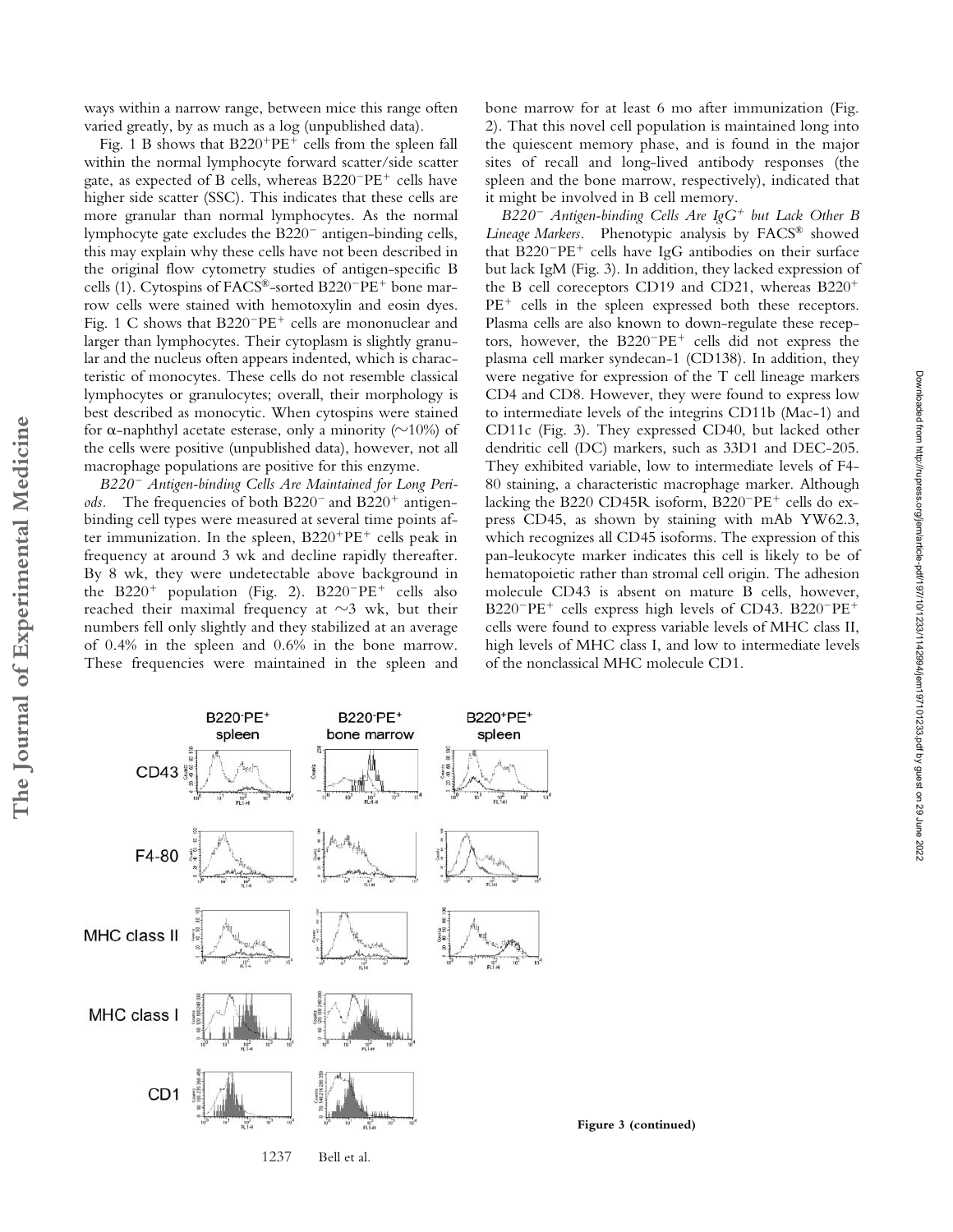*The B220PE*- *Compartment Does Not Expand in Response Antigen.* One defining functional characteristic of memory cells is their ability to proliferate and differentiate rapidly into effector cells in response to antigen. To see if this was true of the B220<sup>-</sup>PE<sup>+</sup> cells, we immunized mice with PE (+ B. pertussis), and 10 wk later, rechallenged them with soluble PE alone. Assaying the PE-binding cells over a 9-d period after boost, we could see no expansion of  $B220^-PE^+$  cells (Fig. 4). The percentage of  $B220^-PE^+$ cells remained roughly the same from day 0 (pre-boost) to days 4 and 9 after boost. At 10 wk after immunization, we were unable to detect  $B220^+PE^+$  memory B cells in the spleen (or elsewhere), and it is noteworthy that the B220<sup>-</sup>PE<sup>+</sup> cells did not give rise to B220<sup>+</sup>PE<sup>+</sup> cells upon restimulation. Also of interest is the fact that on day 9, the level of PE binding is significantly higher than at days 0 or 4, indicating an increase in the amount of specific immunoglobulin on the surface of the cells.

*B220 Antigen-binding Cells Can Capture More Than One Antigen.* Given their phenotype, we suspected that the B220<sup>-</sup>PE<sup>+</sup> cells were not B cells, but rather an accessory cell that binds antibody (and therefore antigen) via FcR or CR. If this were the case, the cells should be able to capture more than one antigen. On the other hand, a memory B cell should be mono-specific. To test this, we immunized mice with two distinct fluorescent proteins at the same time. Mice were immunized with either PE alone, APC (allophycocyanin, a blue fluorphore) alone, or both PE and APC together. After 4 wk, spleen and bone marrow cells were stained with both PE and APC. In doubleimmunized mice, all B220<sup>-</sup>PE<sup>+</sup> cells are also APC<sup>+</sup> and, conversely, all  $B220^-$ APC<sup>+</sup> cells are also PE<sup>+</sup> (Fig. 5 A). PE<sup>+</sup> cells from PE single-immunized mice do not also

Day 0

 $\rm H_{\rm H}^{10^{2}}$ 

spleen

bind APC, and conversely, APC<sup>+</sup> cells from APC singleimmunized mice do not also bind PE. This shows there is no antigenic cross-reactivity between these two fluorescent proteins, and no nonspecific binding. We concluded from this experiment that the  $B220^-$  antigen-binding cells in the spleen and bone marrow are not mono-specific and, thus, cannot be memory B cells. The most probable explanation is that these cells, through binding-secreted immu-





Day 4

 $0.17$ 

Dav 9

Föl

Figure 4. Response of B220<sup>-</sup>PE<sup>+</sup> cells to secondary immunization. Mice were primed with PE and rechallenged with PE in the absence of adjuvant 6 wk later. 0, 4, and 9 d after immunization, mice were killed, and spleen and bone marrow stained for B220 and PE-binding. The size of the gated B220<sup>-</sup>PE<sup>+</sup> population is shown as percentage of total cells. Two mice were taken at each time point. Plots show staining from a single mouse from each group, both mice gave similar results.

Figure 5. Dual specificity of B220<sup>-</sup>PE<sup>+</sup> cells. (A) Spleen and bone marrow were harvested from three C57Bl/6 mice immunized 4 wk before with: (a) APC alone; (b) PE alone; and (c) APC and PE together. Cells were stained with anti–CD19-FITC, PE, and APC, and analyzed by FACS®. Plots show PE (x axis) and APC (y axis) binding of the CD19 population. This experiment was repeated twice with the same result. (B) QM mice were immunized and boosted with APC. 2 wk later, spleens were harvested and analyzed by three-color flow cytometry for CD19 expression, NP binding, and APC binding. In each plot, CD19 is on the x axis.  $CD19^-NP^+$  (R2) are back-gated to show their APC binding activity and CD19<sup>-</sup>APC<sup>+</sup> (R3) cells are back-gated to show their NP binding activity. Data shown are from one mouse and are representative of three mice analyzed.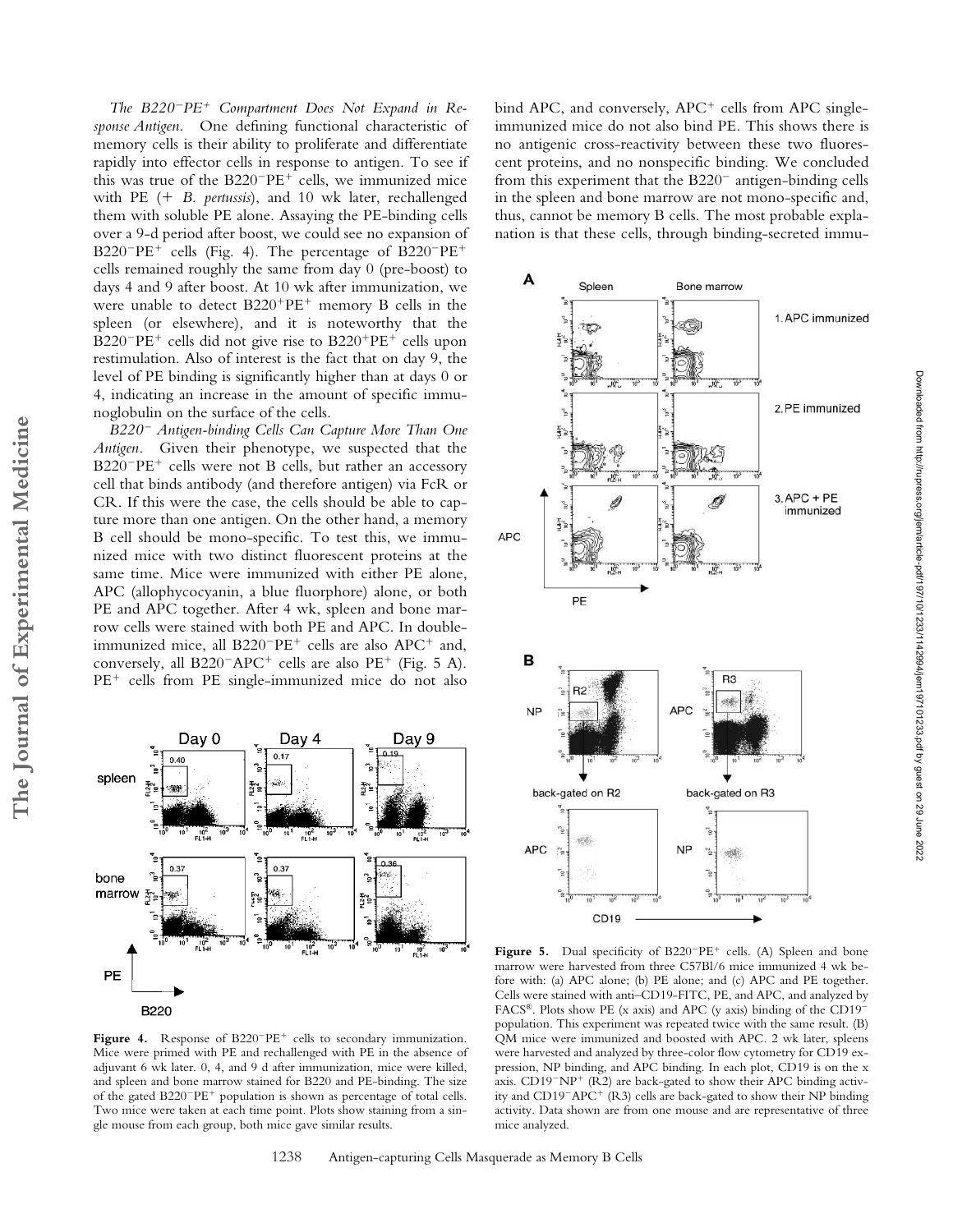noglobulin, can capture whichever antigen the animal has been immunized with.

We also looked at dual specificity of the  $B220^-$ CD19<sup>-</sup> antigen-binding cells in the spleen and bone marrow of NP-specific  $V_H$ -knockin QM mice (22), in which Cascalho et al. (8) have described  $B220^-NP^+$  cells and memory B cells. Thus, QM mice were immunized with APC, and stained with and NP–PE. Fig. 5 B shows that all  $CD19^-$ APC<sup>+</sup> cells were also  $NP^+$ , and almost all  $B220^-NP^+$  cells are  $APC^+$ . We conclude that the  $CD19^-NP^+$  cells in QM mice correspond to the  $CD19^-/$ B220<sup>-</sup> antigen-binding cells in APC and PE-immunized normal mice described previously.

Transfer of Anti-PE Sera. To show that B220<sup>-</sup>PE<sup>+</sup> cells bind antigen by first capturing Ig from the serum, we asked if antigen-specific binding could be transferred with serum. 200 µl of serum from a PE-immunized mouse 4–7 d after secondary challenge was transferred intravenously into nonimmunized wild-type and  $RAG1^{-/-}$  mice. The  $RAG1^{-/-}$  mice have no circulating antibody and no PEbinding cells in the spleen or bone marrow before serum transfer (unpublished data). 36 h after transfer of immune serum, the spleen and bone marrow were harvested and analyzed. A  $B220^-PE^+$  population can be detected in both groups of mice (Fig. 6). The frequencies of this population in both mice are comparable to the corresponding population in PE-immunized mice (Fig. 1). As  $RAG1^{-/-}$  mice lack mature lymphocytes, this experiment also indicates that B220<sup>-</sup>PE<sup>+</sup> cells are not derived from the lymphoid lineage. This experiment also shows that the development of these antigen-capturing cells (ACC) is not dependent on factors produced by T or B cells, unlike FDCs, for example, which do not develop in the absence of B cells (24).

*Mechanism of Immunoglobulin Binding.* There are four known FcRs that can bind IgG: FcyRI, FcyRIII, FcyRII, and the neonatal FcR. FcyRII is expressed on a variety of

**The Journal of Experimental Medicine**

The Journal of Experimental Medicine

cell types, however, incubation with a blocking mAb against this receptor (24G2) had no effect on antigen binding by the B220<sup>-</sup>PE<sup>+</sup> subset (unpublished data). The involvement of the other receptors was investigated using a panel of gene-targeted mice. Neonatal FcR is a member of the MHC class I protein family and forms a heterodimer with  $\beta_2$ m (25), therefore,  $\beta_2$ m<sup>-/-</sup> mice do not express this receptor (26). After PE immunization, we found  $\beta_2$ m<sup>-/-</sup> mice to have normal frequencies of  $B220^-PE^+$  cells in the spleen and bone marrow (Fig.  $7$  A). Fc $\gamma$ R1 (CD64) and Fc $\gamma$ RIII (CD16) are multimeric receptors that use the same signaling subunit, the FcR common  $\gamma$  chain. Fc $\gamma$ RIII has low affinity for monomeric IgG, but binds complexed antibody with high avidity, and it is expressed only on myeloid cells. Fc $\gamma$ RIII<sup>-/-</sup> mice were found to have B220<sup>-</sup>PE<sup>+</sup> cells in the spleen and bone marrow (Fig. 7 B). Binding via complement, activated in the classical pathway, was ruled by finding  $B220^-PE^+$  cells in  $C1q^{-/-}$  mice after immunization (Fig. 7 B). Fc $\gamma R1^{-/-}$  mice were not available, and thus, to examine the involvement of  $Fc\gamma R1$ , we examined mice that lacked the FcR common  $\gamma$  chain. These mice cannot express Fc $\gamma$ RIII, Fc $\gamma$ RI, nor the high affinity IgE receptor Fc&R1 (19). Fc $\gamma$ RI is the highest affinity IgG receptor and can bind monomeric IgG (27). FcR  $\gamma$  chain  $^{-/-}$ mice were found to have a complete absence of  $B220^-PE^+$ cells in both the spleen and bone marrow (Fig. 7 C). These mice do have a normal population of B220<sup>+</sup>PE<sup>+</sup> cells, indicating that B cell responses in these mice are not significantly affected, as reported previously (18). It is unlikely that the absence of  $B220^-PE^+$  cells is due to a defect in anti-PE antibody production (we found it to be normal in the Fc $\gamma R1^{-/-}$  mice [unpublished data]). As we have already ruled out a requirement for FcyRIII, the absence of B220<sup>-</sup>PE<sup>+</sup> cells in the FcR  $\gamma$  chain <sup>-/-</sup> mice is probably due to the lack of FcyRI. We did not have access to an mAb that specifically recognizes mouse  $Fc\gamma R1$ , and there-



**Figure 6.** Transfer of PE-binding activity to RAG1<sup>-/-</sup> using sera from PE-immunized mice. Unimmunized C57BL/6 or  $RAG1^{-/-}$  mice were given two intravenous injections of 200  $\mu$ l of sera from a PE-immunized and boosted mouse. The second injection was given 24 h after the first, and mice were killed 18 h later. A profile from a positive control PE-immunized mouse is shown for comparison. Spleen and bone marrow were analyzed by FACS® for B220 and PE binding.

1239 Bell et al.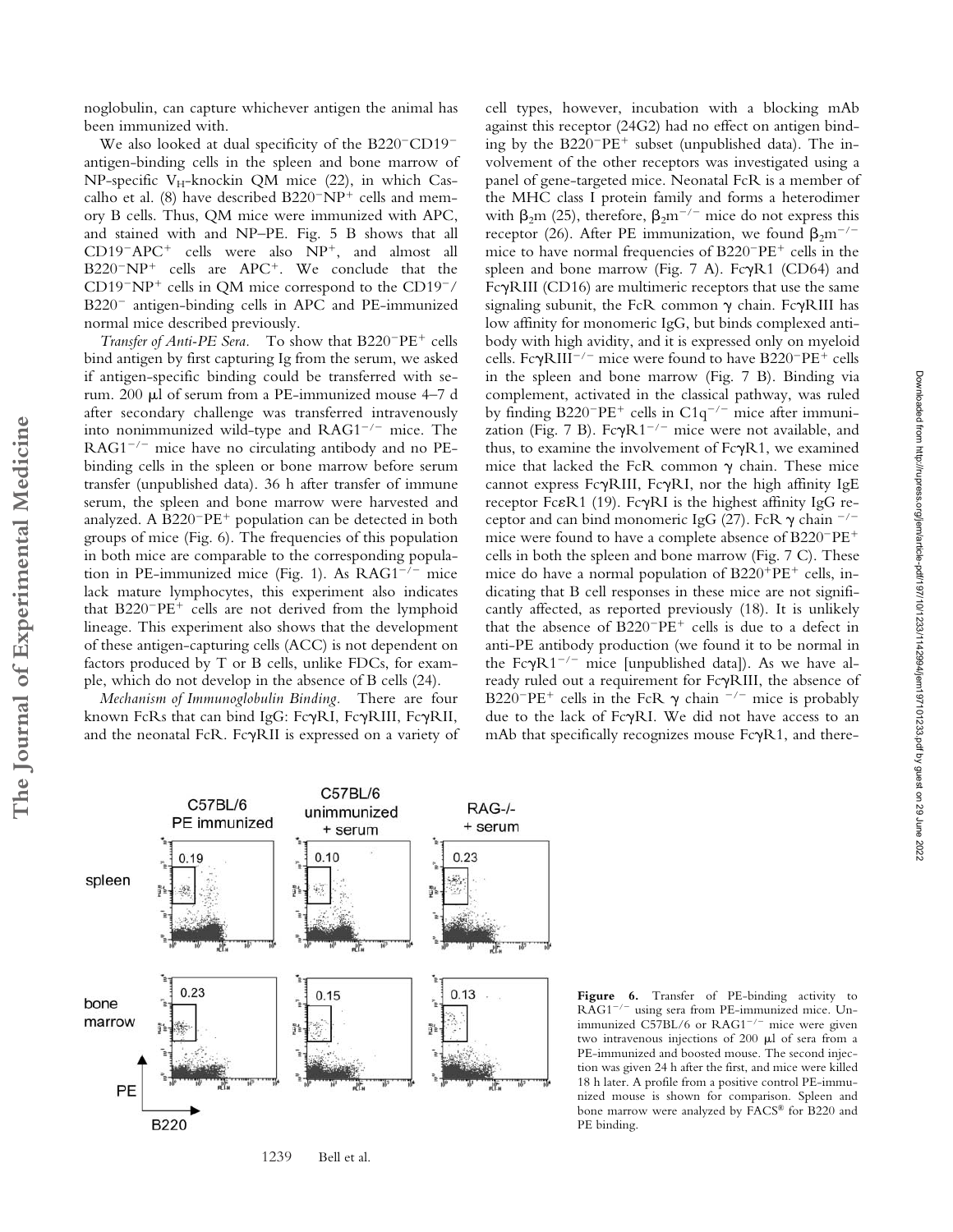

Figure 7. B220<sup>-</sup>PE<sup>+</sup> cells do not appear after immunization of FcR  $\gamma$  chain knockout mice. Various knockout mouse lines were immunized with PE. Spleen and bone marrow were harvested 3–5 wk later and analyzed by FACS® for B220 expression and PE-binding activity. (A–C) The mean percentage of  $B220^-PE^+$  cells ( $\pm$ SD,  $n = 3$ ). (A) B220<sup>-</sup>PE<sup>+</sup> cells in  $\beta_2$ m<sup>-/-</sup> and C57BL/6 mice. (B)  $B220^-PE^+$  cells in  $C1q^{-/-}$ , Fc $\gamma$ RIII<sup>-/-</sup>, and C57BL/6. (C)  $B220^-PE^+$ cells in FcR  $\gamma$ chain<sup>-/-</sup> and C57BL6. (D) Representative FACS® plots from FcR  $\gamma$  chain  $^{-/-}$  and C57BL/6, spleen and bone marrow.

fore, were unable to confirm directly that this receptor is expressed on B220<sup>-</sup>PE<sup>+</sup> cells. Our FACS® data (Fig. 3) indicated that the B220<sup>-</sup>PE<sup>+</sup> cells bind IgG, however, we have not tested for surface binding of IgE. It is possible that Fc R1 and IgE may also contribute to the antigen-capturing activity of B220<sup>-</sup>PE<sup>+</sup> cells.

*B220PE*- *ACC Are Rapidly Dividing.* By flow cytometry, a B220<sup>-</sup>PE<sup>+</sup> antigen-capturing population can only be detected after ex vivo staining with PE. Therefore, it is most likely that in vivo, these cells are binding monomeric immunoglobulin rather than Ig–PE immune complexes. In agreement with this,  $Fc\gamma R1$  is known to bind monomeric IgG with high affinity (27). As the antigencapturing population is maintained for long periods after immunization, we sought to determine whether these were long-lived cells like FDCs (in which case the IgG on their surface may have been captured early in the response), or self-replenishing cells (in which case the IgG on their surface will have been acquired recently). The incorporation of the thymidine analogue BrdU can be used as an indicator of cells that have undergone DNA replication in vivo (28). At various times after PE immunization, mice were given a 4-d pulse of BrdU in their drinking water. Spleen and bone marrow were harvested and analyzed, by flow cytometry, for BrdU content and PE binding. At 3 wk after immunization,  $>90\%$  of PE<sup>+</sup> cells in the spleen and bone marrow were found to be BrdU<sup>+</sup> after 4-d labeling (Fig. 8). 8 wk after immunization, 55–77% of the

B220<sup>-</sup>PE<sup>+</sup> cells, in spleen or BM, are dividing over a 4-d period. At 12 wk, the splenic B220<sup>-</sup>PE<sup>+</sup> cells continue to divide rapidly (mean of 82% labeled over the 4-d BrdU pulse). In the bone marrow, there is apparently a gradual decline in the level of turnover, and after 6 mo, only 50% of PE<sup>+</sup> cells in the bone marrow become BrdU<sup>+</sup> during the 4-d labeling period. However, this is still a high level of turnover. By way of comparison, 12 wk after immunization, only 9% of splenic B cells incorporated BrdU in 4 d. The high level of turnover within the PE-capturing population implies that these cells are continually generated from precursors and cannot retain IgG on their surface for long periods of time, as FDCs do. Instead, they must concentrate on their surface a sample of the IgG in current circulation at the time they are generated.

# **Discussion**

We have found a population of  $B220^-$  antigen-binding IgG<sup>+</sup> cells that appears within the first 2 wk of immunization and is maintained at stable frequencies for long periods. Despite initial impressions, these cells are not memory B cells and not even B cells, but masquerade as memory B cells by binding serum IgG to their surface. The most conclusive evidence to this effect is that when mice were immunized with two distinct fluorescent antigens, the  $B220^-$  cells bind both equally well. Furthermore, these cells appear in  $RAG1^{-/-}$  mice after the trans-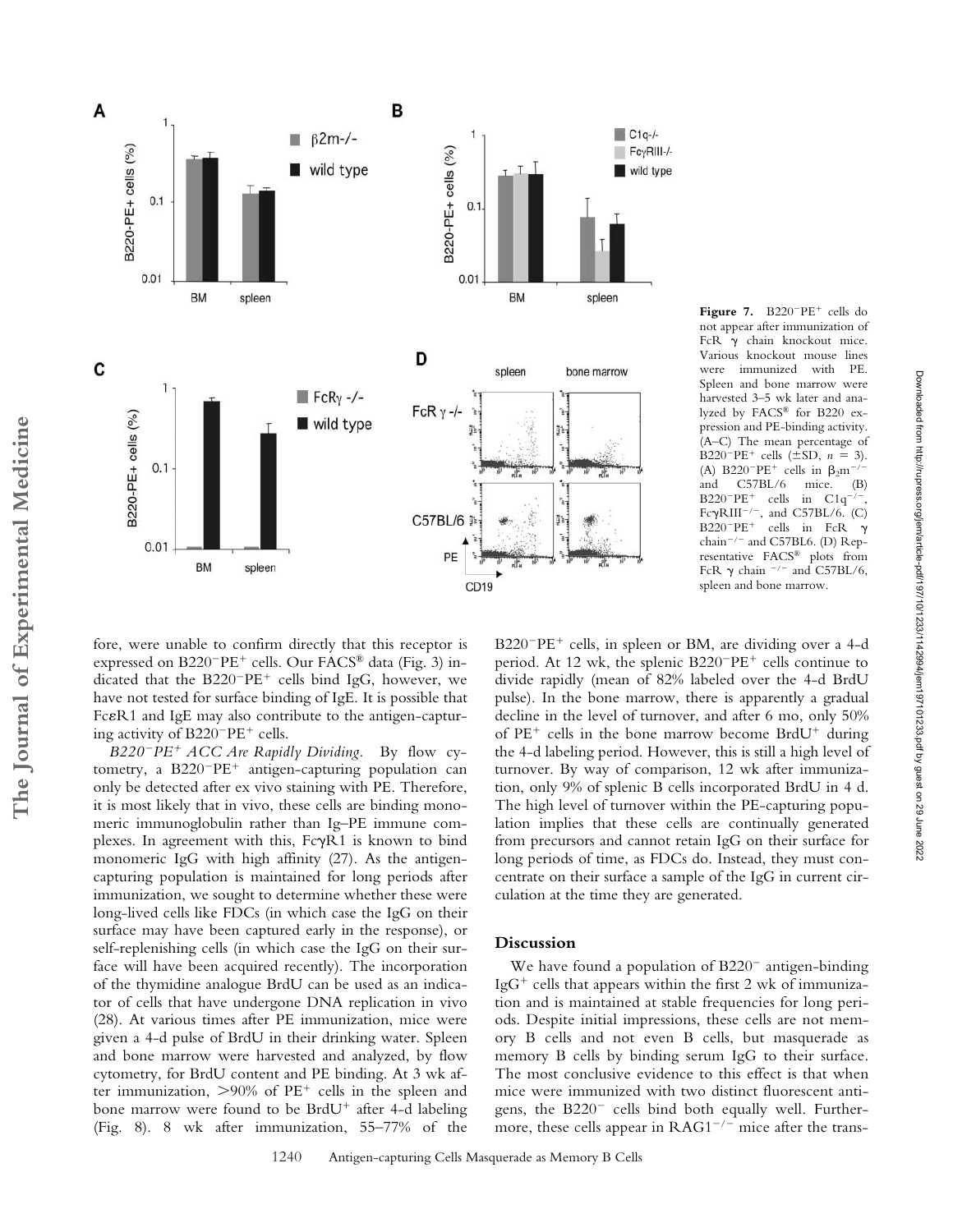

Figure 8. Turnover of B220<sup>-</sup>PE<sup>+</sup> and the B220<sup>+</sup>PE<sup>+</sup> cells. BrdU incorporation into dividing cells over a 4-d period was assessed 3, 8, 12, and 27 wk after PE immunization. Spleen and bone marrow were analyzed by FACS® for PE binding and BrdU incorporation. B220<sup>+</sup> cells in the spleen were also analyzed for BrdU incorporation at 3, 8, and 12 wk. (A) Typical BrdU/PE FACS® profile (from bone marrow at 8 wk). (B) Percentage of PE<sup>+</sup> cells in the spleen and bone marrow that are BrdU<sup>+</sup> after 4-d labeling, at various times after immunization. Each point represents an individual mouse with a line showing the mean value of each group.

fer of hyper-immune serum. We can find no evidence of a lineage marker negative B cell population that fulfils the criteria of memory cells. At about the time we began this work, two groups published reports of novel B220 memory B cells (6–8). In light of results presented here, it is necessary to reexamine these reports in detail, to establish whether some, or even all, of the properties of the novel B220<sup>-</sup> memory cell compartment are attributable to the ACC we have described here.

The initial paper from Cascalho et al. (8) describes a population of  $B220$ <sup>-</sup>CD19<sup>-</sup>IgG<sup>+</sup> B cells in the peripheral blood of QM mice, in which the majority of B cells are specific for the hapten NP. This is due to a targeted insertion of VH186.2, which can pair with  $\lambda$  light chains (the mice were bred to a  $K^{-/-}$   $J_H^{-/-}$  background). The B220<sup>-</sup>CD19<sup>-</sup>IgG<sup>+</sup> B cells do not express IgM, CD19, nor syndecan-1 (CD138, a plasma cell marker). These cells were defined as memory B cells after the V genes amplified and sequenced from sorted cells were found to contain somatic mutations (a hallmark of memory cells). Is this conclusive evidence of their identity as memory B cells? It is notoriously easy to obtain falsely positive results with reverse transcriptase–PCR amplification; for instance, a 1% contamination with plasma cells  $(B220<sup>lo</sup>$  cells containing large amounts of Ig mRNA) might well yield very good  $V_H$  sequences. In our own experiments, after FACS<sup>®</sup> sorting the B220<sup>+</sup>PE<sup>+</sup> and B220<sup>-</sup>PE<sup>+</sup> populations to greater than 95% purity (with B cell contamination of  $\leq 1\%$  in the latter) we were able to amplify equivalent IgG1 reverse transcriptase–PCR products (unpublished data), even though we now know that the B220<sup>-</sup>PE<sup>+</sup> cells are not of the B cell lineage. We also found a  $B220^-$ NP-binding population in QM mice but noted that all these cells would become double-labeled with APC after immunization with this fluorophore.

In the more extensive studies of  $B220^-$  memory B cells by McHeyzer-Williams and coworkers, normal mice were immunized with NP-KLH, and antigen-specific cells were detected by an NP–fluorophore conjugate (6). After primary immunization with  $400 \mu$ g of antigen in Ribi adjuvant, followed 8 wk later by an identical secondary challenge, they were able to detect a  $B220^-N P^+ I g D^-$  (syn $decan-1$ ) population in the spleen and bone marrow. In a more recent work, the splenic population was detectable during the primary response (7). This novel B cell compartment can be divided into two subsets, one expressing IgG and the other IgE. The conclusion that these B220 antigen-binding cells represent the major memory B cell population, rather than a non-B cell binding antigen, is based on three key pieces of evidence: (a) they have hypermutated  $V\lambda$  genes; (b) they transfer memory to naive hosts; and (c) they do not appear after transfer of immune sera. Regarding the hyper-mutation data, by sorting single cells, the aforementioned problem of plasma cell contamination is avoided. However, no indication is given about the accuracy of this sorting procedure and the efficiency of amplification of Ig gene products. Worryingly, a positive  $V\lambda$ PCR product is obtained from only 15% of samples; given the preponderance of  $\lambda$  in the primary NP response in B6 mice, we would expect a much larger number to be positive. In the adoptive transfer experiments, FACS®-sorted NP+B220<sup>-</sup> or NP+B220<sup>+</sup> populations were transferred together with helper T cells into  $RAG1^{-/-}$  mice. When antigen was cotransferred, both B220<sup>+</sup> and B220<sup>-</sup> cells were found to give rise to  $B220^-$ ,  $B220^+$ , and  $B220^{-/+}$  syndecan-1<sup>-</sup> antigen-binding populations, and antibody responses. This implies a bi-directional lineage relationship between B220<sup>-</sup> and B220<sup>+</sup> antigen-binding cells. In our own experiments, secondary challenge of mice carrying PE-binding B220<sup>-</sup> cells does not give rise to B220<sup>+</sup> cells (Fig. 4). In the experiments of McHeyzer-Williams (6, 7), unlike  $B220<sup>+</sup>$  memory B cells, the  $B220<sup>-</sup>$  cells do not survive transfer at all in the absence of antigen. It is argued that the appearance of  $B220^-$  antigen-binding cells after the transfer of B220<sup>+</sup> memory cells, T cell help, and antigen indicates that the B220<sup>-</sup> cells must be derived from B220<sup>+</sup> memory B cells. The data we present here suggest an alternative explanation, that IgG antibody produced after adoptive transfer of B220<sup>+</sup> memory B cells, helper T cells, and antigen binds, via Fc $\gamma$ Rs, to a subset of B220<sup>-</sup> myeloid cells. Also, other workers have found no evidence of  $B220^-$  memory cells. In experiments designed to test if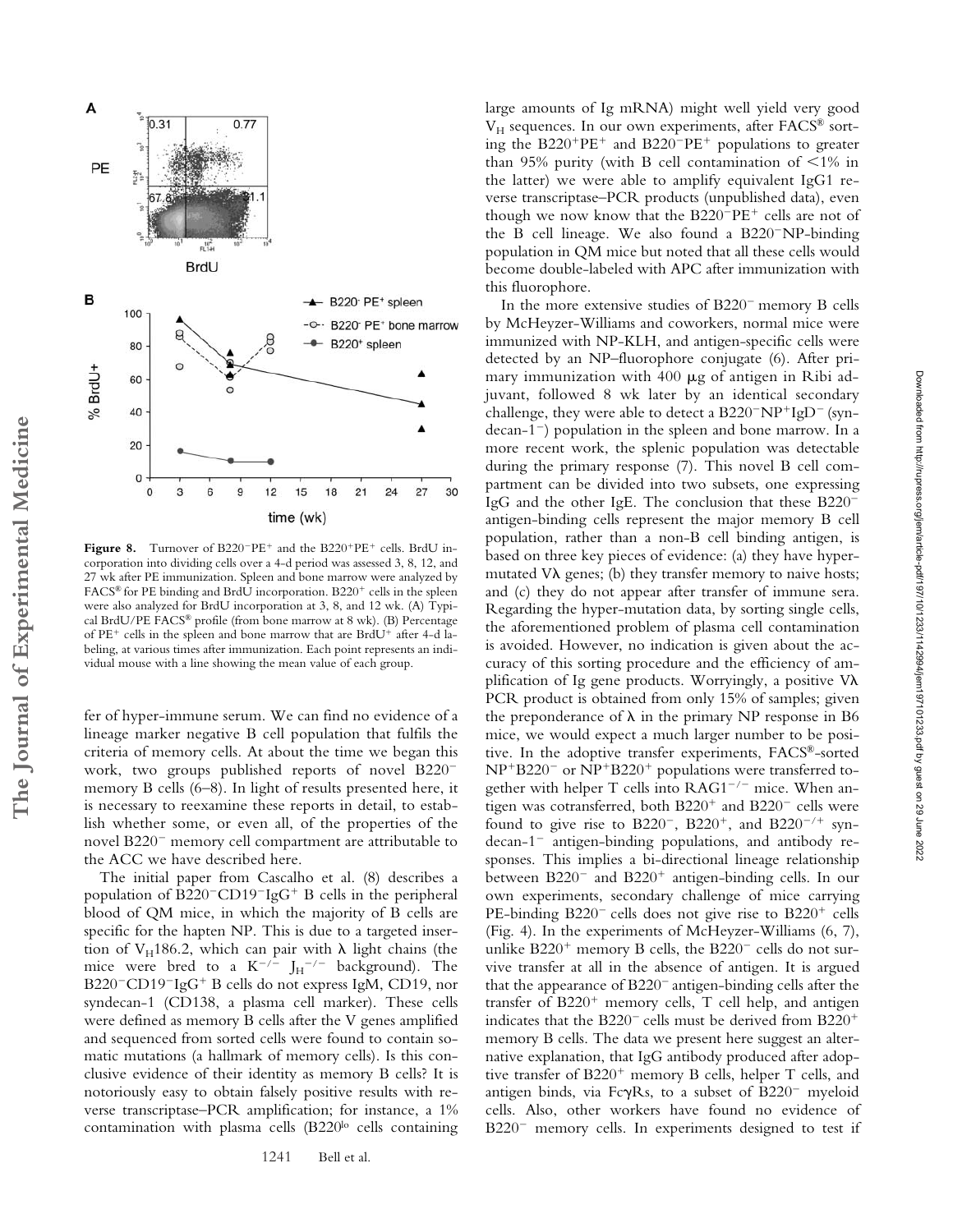long-lived plasma cells required, or were responsive to, antigen, Radbruch and colleagues separated B220<sup>-</sup> and B220<sup>+</sup> bone marrow populations from OVA-immunized mice and transferred them, with T cell help, into naive hosts (11, 29). The B220<sup>+</sup> cells behaved like memory cells, giving rise to serum anti-OVA titers only after antigen boost. In contrast, in the recipients of  $B220^-$  bone marrow, serum titers of anti-OVA IgG steadily rose due to the transfer of long-lived plasma cells. This antibody production happened in the absence of added antigen and even its addition did not cause any increase in the specific IgG titers. This argues against the existence of a  $B220^-$  memory cell in the bone marrow.

The demonstration by McHeyzer-Williams et al. (6) that the B220<sup>-</sup>NP<sup>+</sup> population does not appear in  $RAG1^{-/-}$ mice upon transfer of immune sera, arguing against passive binding of serum Ig by these cells, is directly contrary to the data shown here (transfer of anti-PE serum into  $RAG1^{-/-}$  mice allowed detection of B220<sup>-</sup>PE<sup>+</sup> cells in the spleen and bone marrow; Fig. 6). The explanation for this difference almost certainly lies in the amounts of serum transferred. To detect the B220<sup>-</sup>PE<sup>+</sup> cells, we had to transfer 200  $\mu$ l of sera twice; if we transferred anything <100  $\mu$ l of hyper-immune serum, we could not detect any PEbinding cells. McHeyzer-Williams et al. (6) transferred only  $50 \mu l$  of sera. In this respect, it is interesting to note that in their initial paper (6), the  $B220^-NP^+$  cells can only be detected after secondary challenge; this may be because levels and/or affinity of NP-specific Ig in the serum were too low to allow detection in the primary response.

Although we find no evidence of  $B220^-$  memory cells, we have identified in vivo an unusual antigen-binding cell. We prefer the term ACC because these cells have the capacity to capture antigen as it enters the body by virtue of the immunoglobulin bound to FcR on their surface. Clearly, there is a vast literature on cells that bind IgG cytophilically (30–32); the cells we define are not obviously macrophages and can efficiently sample the circulating pool of IgG. The lack of ACC in the FcR  $\gamma$  chain<sup>-/-</sup> mice indicates that serum Ig binds to FcR that contains the FcR  $\gamma$  chain. Using the specific knockouts, we have excluded a role for the low affinity  $Fc\gamma RIII$ ; therefore, it must be one, or both, of the high affinity Ig receptors, FcyR1 or Fc&R1, which is involved. It is interesting in this context that the  $B220^-$  memory cells described by McHeyzer-Williams et al. (6) can be split into IgG and IgE expressors. The FcR  $\gamma$  chain is reported to be restricted to myeloid cells and it has not been found on T or B cells (33). Fc $\gamma$ R1 can bind monomeric, soluble Ig. The rate of BrdU incorporation by ACC tells us that they are a rapidly turning over and, therefore, unlike long-lived FDC, the Ig on their surface must have been acquired recently. Given that the antibodies in the serum have a half-life of only a few days (34), the long-lived presence of  $B220^-PE^+$  ACC must be due to prolonged production of anti-PE Ig by long-lived plasma cells. Interestingly, the two tissues where we find ACC, the spleen and bone marrow, are the two sites where long-lived plasma cells are found (11, 12, 35),

thus, ACC are ideally situated to pick up and concentrate Ig on their surface.

Although we have identified  $Fc\gamma R1$  as the mechanism by which ACC capture antigen, it is not clear what their function might be. As ACC bind IgG but not IgM, they can only capture the immunizing antigen late in the primary response or in the secondary response, when IgG is produced. A variety of functions have been attributed to FcyR1 and Fc&R1, which must all be considered possible functions of ACC. These fall into two broad categories: effector functions or immuno-regulatory functions.  $Fc\gamma R1$  is expressed by macrophages, monocytes, and DCs, and can be up-regulated by IFN- $\gamma$  (36, 37); on neutrophils and eosinophils, IFN- $\gamma$  induces de novo expression. In these cells, FcRI can trigger phagocytosis of IgG-opsonized particles and cytotoxic activity against IgG-coated targets; i.e., antibody-dependent cell cytotoxicity. FcyR1 may also have an important role in regulating adaptive immune responses, as antigen targeted to this receptor is processed and presented on MHC class I and MHC class II by DCs in vitro (38, 39). In vivo, there are effects of the FcR  $\gamma$  chain knockout on T cell priming (40) and marginally on T-dependent antibody production, with one paper showing no difference across all IgG subclass responses (18) and another showing (at lower Ag doses) a twofold reduction (40). We also found normal numbers of antigen-specific plasma cells in these mice (unpublished data). Therefore, it seems unlikely that the inability to detect PE-binding ACC in the FcR  $\gamma$  chain<sup>-/-</sup> mice is related to defects in antigenspecific antibody production.

Secreted Ig has effects on the induction and regulation of adaptive T and B cell responses (41), although the mechanisms are ill-defined. Cross-linking by antigen of the serum Ig bound to FcR on ACC could initiate or participate in one of the following effects: (a) down-regulation of inflammatory T/B cell responses; (b) initiation of secondary T cell responses; (c) presentation of FDC antigen depots to T cells; and (d) enhancement of plasma cell survival. FcyR1 does not bind all IgG subclasses with equivalent affinity; in mice, the hierarchy (in the monomeric form) is  $IgG2a$  >>  $IgG1 > IgG2b = IgG3 (42)$ . Mouse IgG2a is the most inflammatory IgG isotype due to its propensity to fix complement and interact with FcR on effector cells (43). Isotype switching to IgG2a is promoted by the Th1 cytokine IFN- $\gamma$ , and IgG2a production is associated with Th1-type responses; e.g., antiviral responses. In binding IgG2a, ACC could mediate negative feedback control of inflammatory responses. For instance, B cell-deficient mice ( $\mu$ MT) exhibit exacerbated inflammatory responses to *Leishmania donovani* (44) and *Schistosomiasis mansoni* infections (45), as well as a more severe form of experimental autoimmune encephalomyelitis (46, 47). Transfer of serum can protect the MT mice from this tissue-damaging response (44).

Finally, ACC might be involved in memory responses due to their ability to capture antigen as soon as it enters the body. ACC might present antigen directly to T cells, and they may be able to retrieve antigen from the surface of FDC. Both functions could impinge on the maintenance of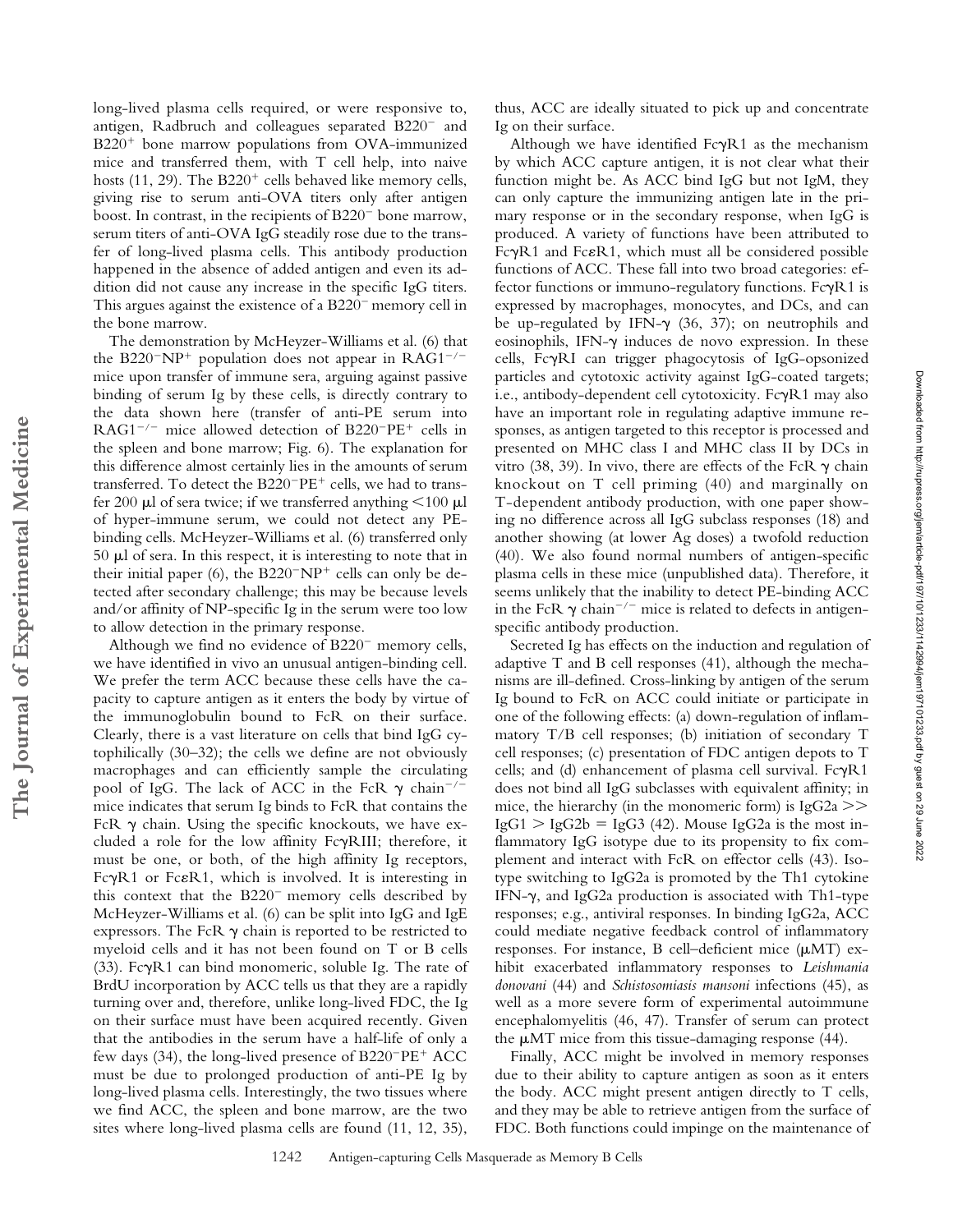memory CD4 T cells, which is impaired in  $\mu$ MT mice (48) and possibly in FcR  $\gamma$  chain  $^{-/-}$  mice (unpublished data). We have also considered that ACC might, by secreting trophic cytokines, aid the survival of long-lived plasma cells in the bone marrow or elsewhere; however, we have found no abnormalities in long-term specific antibody production in FcR  $\gamma$  chain  $^{-/-}$  mice.

Although the function of ACC is not yet clear, we show that they are the major antigen-binding non–B cell population in the spleen and the bone marrow. As we can find no evidence for a  $B220^-$  memory B cell population after immunization with PE, we conclude that ACC may in the past have been mistaken for memory B cells. Finding this cell demonstrates that the combination of antigen-binding activity and surface IgG expression cannot be reliably used to identify memory B cells. Care must be taken to exclude these cells, in the ways outlined here, not only when studying memory but also receptor editing, allelic exclusion, and any other analysis of BCR specificity/identity.

We would like to thank Drs. A. Knight and A. Gallagher for constructive critical comments on the manuscript. Special thanks go to Dr. M. Botto for making available several knockout mouse strains and help with those experiments.

This work was supported by grants from the Wellcome Trust and the Medical Research Council (UK).

*Submitted: 19 February 2002 Revised: 11 March 2003 Accepted: 11 March 2003*

# **References**

**The Journal of Experimental Medicine**

The Journal of Experimental Medicine

- 1. Schittek, B., and K. Rajewsky. 1990. Maintenance of B-cell memory by long-lived cells generated from proliferating precursors. *Nature.* 346:749–751.
- 2. McHeyzer-Williams, M.G., G.J. Nossal, and P.A. Lalor. 1991. Molecular characterization of single memory B cells. *Nature.* 350:502–505.
- 3. Gray, D. 1993. Immunological memory. *Annu. Rev. Immunol.* 11:49–77.
- 4. Klein, U., K. Rajewsky, and R. Kuppers. 1998. Human immunoglobulin (Ig)M<sup>+</sup>IgD<sup>+</sup> peripheral blood B cells expressing the CD27 cell surface antigen carry somatically mutated variable region genes: CD27 as a general marker for somatically mutated (memory) B cells. *J. Exp. Med.* 188:1679–1689.
- 5. White, H., and D. Gray. 2000. Analysis of immunoglobulin (Ig) isotype diversity and IgM/D memory in the response to phenyl-oxazolone. *J. Exp. Med.* 191:2209–2220.
- 6. McHeyzer-Williams, L.J., M. Cool, and M.G. McHeyzer-Williams. 2000. Antigen-specific B cell memory: expression and replenishment of a novel  $B220(-)$  memory B cell compartment. *J. Exp. Med.* 191:1149–1166.
- 7. Driver, D.J., L.J. McHeyzer-Williams, M. Cool, D.B. Stetson, and M.G. McHeyzer-Williams. 2001. Development and maintenance of a B220-memory B cell compartment. *J. Immunol.* 167:1393–1405.
- 8. Cascalho, M., J. Wong, J. Brown, H.M. Jack, C. Steinberg, and M. Wabl. 2000. A B220(-), CD19(-) population of B cells in the peripheral blood of quasimonoclonal mice. *Int.*

*Immunol.* 12:29–35.

- 9. Tew, J.G., and T.E. Mandel. 1979. Prolonged antigen halflife in the lymphoid follicles of specifically immunized mice. *Immunology.* 37:69–76.
- 10. Mandel, T.E., R.P. Phipps, A. Abbot, and J.G. Tew. 1980. The follicular dendritic cell: long term antigen retention during immunity. *Immunol. Rev.* 53:29–59.
- 11. Manz, R.A., A. Thiel, and A. Radbruch. 1997. Lifetime of plasma cells in the bone marrow. *Nature.* 388:133–134.
- 12. Slifka, M.K., R. Antia, J.K. Whitmire, and R. Ahmed. 1998. Humoral immunity due to long-lived plasma cells. *Immunity.* 8:363–372.
- 13. Regnault, A., D. Lankar, V. Lacabanne, A. Rodriguez, C. Thery, M. Rescigno, T. Saito, S. Verbeek, C. Bonnerot, P. Ricciardi-Castagnoli, and S. Amigorena. 1999. Fc $\gamma$  receptormediated induction of dendritic cell maturation and major histocompatibility complex class I–restricted antigen presentation after immune complex internalization. *J. Exp. Med.* 189:371–380.
- 14. Ravetch, J.V., and R.A. Clynes. 1998. Divergent roles for Fc receptors and complement in vivo. *Annu. Rev. Immunol.* 16: 421–432.
- 15. Hayakawa, K., R. Ishii, K. Yamasaki, T. Kishimoto, and R.R. Hardy. 1987. Isolation of high-affinity memory B cells: phycoerythrin as a probe for antigen-binding cells. *Proc. Natl. Acad. Sci. USA.* 84:1379–1383.
- 16. Maruyama, M., K.P. Lam, and K. Rajewsky. 2000. Memory B-cell persistence is independent of persisting immunizing antigen. *Nature.* 407:636–642.
- 17. Neurath, M.F., E.R. Stuber, and W. Strober. 1995. BSAP: a key regulator of B-cell development and differentiation. *Immunol. Today.* 16:564–569.
- 18. Vora, K.A., J.V. Ravetch, and T. Manser. 1997. Amplified follicular immune complex deposition in mice lacking the Fc receptor gamma-chain does not alter maturation of the B cell response. *J. Immunol.* 159:2116–2124.
- 19. Takai, T., M. Li, D. Sylvestre, R. Clynes, and J.V. Ravetch. 1994. FcR gamma chain deletion results in pleiotrophic effector cell defects. *Cell.* 76:519–529.
- 20. Cutler, A.J., M. Botto, D. van Essen, R. Rivi, K.A. Davies, D. Gray, and M.J. Walport. 1998. T cell–dependent immune response in C1q-deficient mice: defective interferon production by antigen-specific T cells. *J. Exp. Med.* 187:1789– 1797.
- 21. Hazenbos, W.L., J.E. Gessner, F.M. Hofhuis, H. Kuipers, D. Meyer, I.A. Heijnen, R.E. Schmidt, M. Sandor, P.J. Capel, M. Daeron, et al. 1996. Impaired IgG-dependent anaphylaxis and Arthus reaction in Fc gamma RIII (CD16) deficient mice. *Immunity.* 5:181–188.
- 22. Cascalho, M., A. Ma, S. Lee, L. Masat, and M. Wabl. 1996. A quasi-monoclonal mouse. *Science.* 272:1649–1652.
- 23. Hagen, M., N.A. Essani, and G.H. Strejan. 1989. Role of interferon-gamma in the modulation of the IgE response by 2,4-dinitrophenyl-Bordetella pertussis vaccine in the mouse. *Eur. J. Immunol.* 19:441–446.
- 24. Endres, R., M.B. Alimzhanov, T. Plitz, A. Futterer, M.H. Kosco-Vilbois, S.A. Nedospasov, K. Rajewsky, and K. Pfeffer. 1999. Mature follicular dendritic cell networks depend on expression of lymphotoxin  $\beta$  receptor by radioresistant stromal cells and of lymphotoxin  $\beta$  and tumor necrosis factor by B cells. *J. Exp. Med.* 189:159–168.
- 25. Gastinel, L.N., N.E. Simister, and P.J. Bjorkman. 1992. Ex-